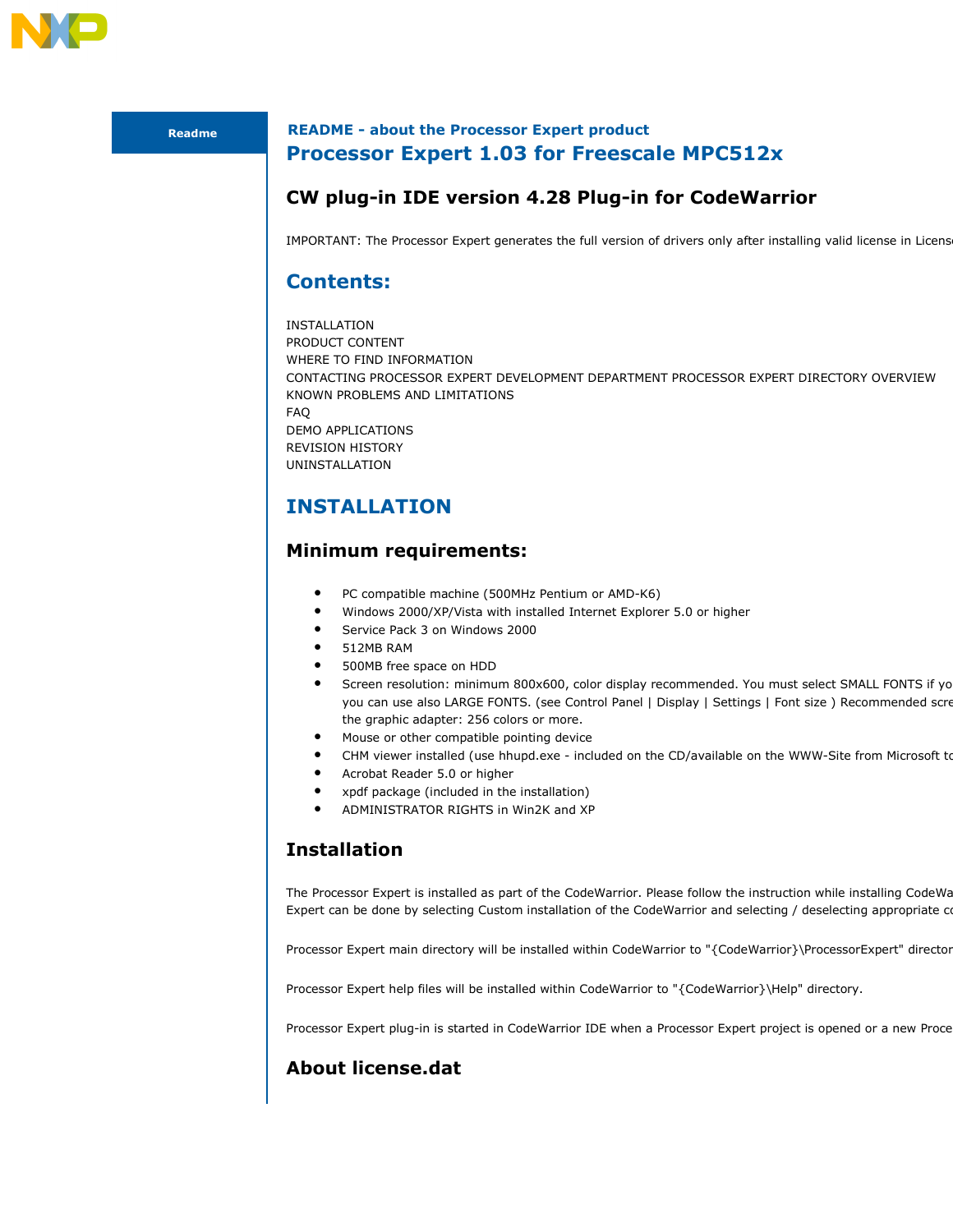

To run Processor Expert in FULL version is necessary to obtain License.dat which is located in Code-Warrior root d DEMO mode and the code is generated only partially. Generated code in DEMO mode is assumed to be used for purposentation purposentation purpose.

## PRODUCT CONTENT

Detailed information about the beans and templates you can find in the Documentation. Please refer to command in the CodeWarrior IDE.

## WHERE TO FIND INFORMATION

This file contains last-minute information about the Processor Expert and Processor Expert plug-in for CodeWarrior.

For detailed documentation, see the online Help that accompanies this release.

License information is described in the file license.txt

## World Wide Web

http://www.processorexpert.com/

#### Address:

Freescale Semiconductor Inc. 6501 William Cannon Drive West Austin, Texas 78735 U.S.A.

Tel. +420-5-41515777 Fax. +420-5-41210361

Processor Expert Support Department: support@processorexpert.com info@processorexpert.com

Processor Expert Sales Department: sales@processorexpert.com

## PROCESSOR EXPERT DIRECTORY OVERVIEW

Installed Processor Expert contains the following files and directories in {CodeWarrior}\ProcessorExpert\:

#### Directories and files

- Beans Bean configuration files
- Config Actual configuration of the PE
- CPUs CPU bean configuration files
- DOCs Documentation and help files
- Drivers Contains appropriate bean drivers
- Lib Processor Expert libraries or system files (I/O maps, startups, etc.)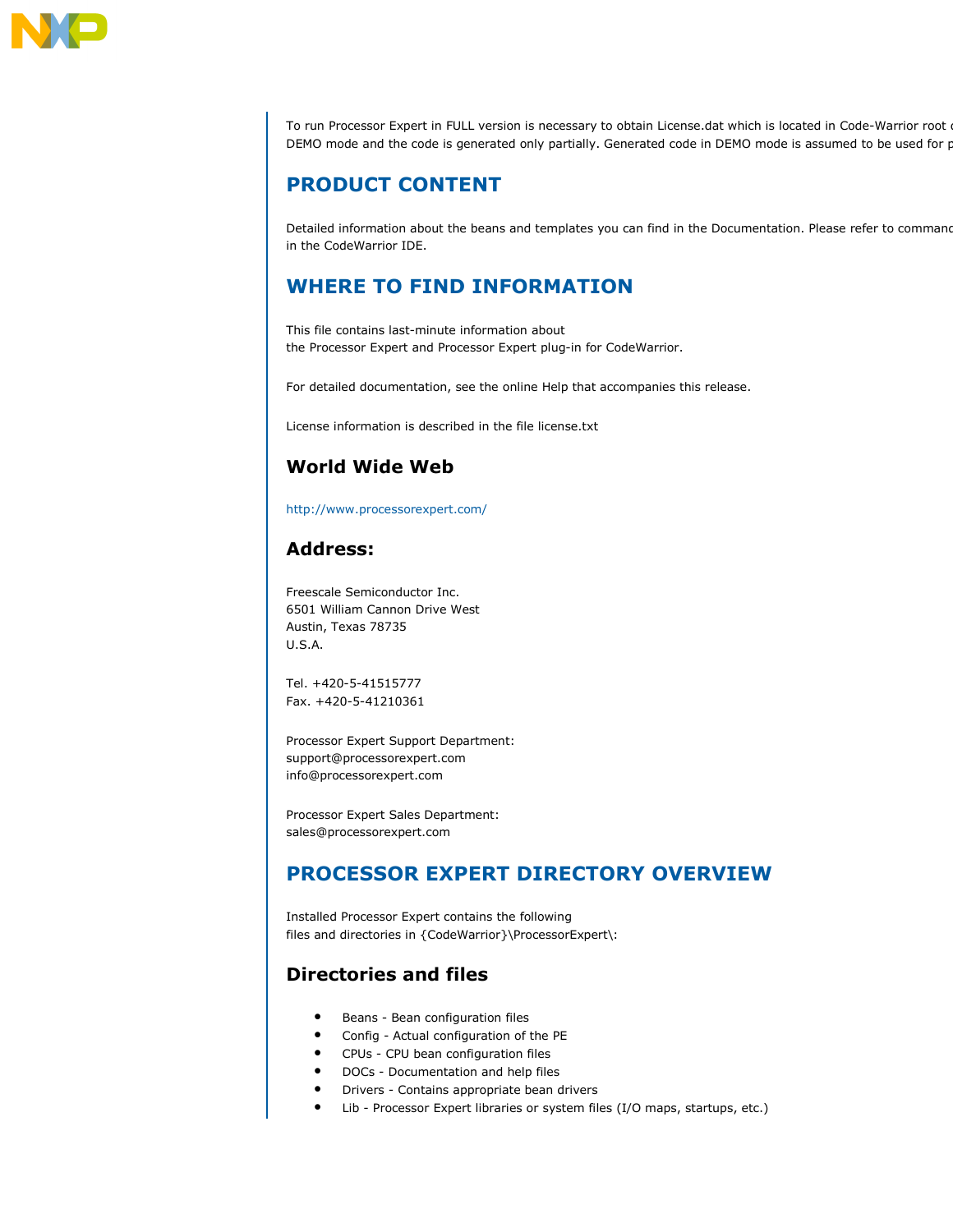

- readme.txt: this file
- other Processor Expert files

# {CodeWarrior}\bin\plugins\com contains following files:

• PE\_Plugin.dll: Processor Expert plug-in

# {CodeWarrior}\Help\ contains following files:

- PEoptions.hlp: Help file containig hints for PE Environment and Project options panel
- ProcessorExpert.chm: ProcessorExpert help file
- ProcessorExpert.pdf: ProcessorExpert help file in pdf format
- DeviceInitHelp.chm: Device init help file
- DeviceInitHelp.pdf: Device init help file in pdf format

## KNOWN PROBLEMS AND LIMITATIONS

- CodeWarrior project wizard is not supported in this version.

# F.A.Q.

Q: Cannot execute compressed HTML help format.

A: The Processor Expert uses for main part of documentation advantages of Microsoft compressed help files (\*.C Internet Explorer 3.02 with update or Microsoft Internet Explorer 4.01. If you have problems to execute help suc http://www.microsoft.com/

If you cannot solve your problem please ask us about documentation in HTML form. This uncompressed HTML do

# DEMO APPLICATIONS

This release doesn't contain any demo applications.

# REVISION HISTORY (Processor Expert)

PE 1.03

- Init\_NFC bean These properties have been added for MPC5125: "1. byte of row address inc.", "2. byte of row address inc.", "3. byte size" and interrupt enable properties: "Write error status", "Command done" and "Idle".
- Init\_PSC bean timing of the bean has been fixed (properties "Transmitter baud rate", "Receiver baud
- Init\_PMC bean initialization of the PMCMR register has been fixed.
- Init\_MSCAN initialization of the CANRIER register has been fixed.
- MPC5121e, MPC5125 CPU beans initialization of the RMR register has been added (properties in group
- MPC5121e, MPC5125 CPU beans initialization of the MSR register has been fixed.
- MPC5121e, MPC5125 CPU beans Properties for the Instruction address breakpoint and System manage been added (properties in groups "Interrupts & Exceptions"->"Instruction address breakpoint" and "Sys
- MPC5125 CPU bean Properties for the NFC module clock settings have been added (properties in grou
- MPC5125 CPU bean Properties for the Clockout signals settings have been added (properties in group

PE 1.02